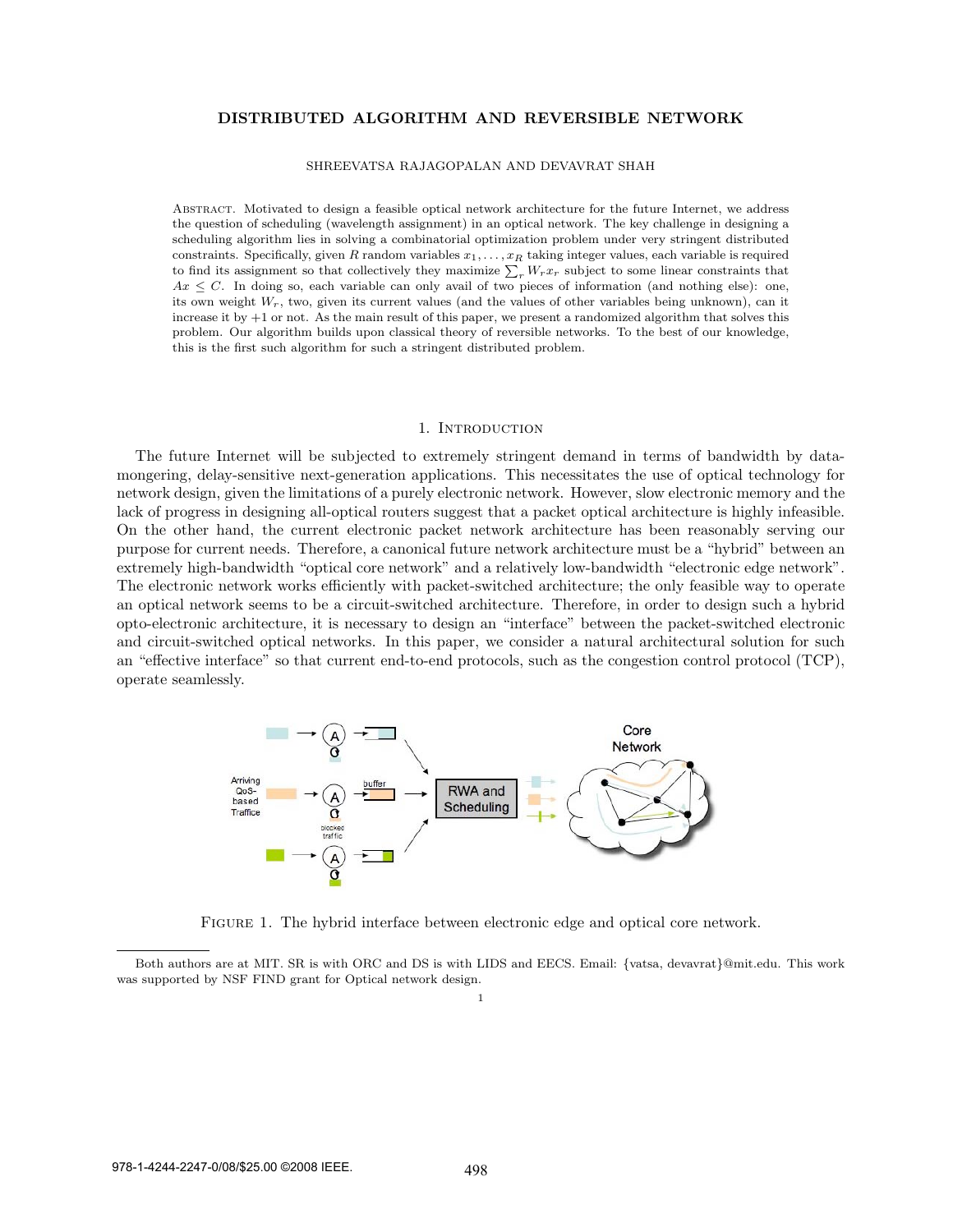Figure 1 presents an illustration of the interface: packets arriving through electronic networks are gathered at the ingress of optical networks forming a reasonably long "flow"; the flows are buffered at the ingress port after admission control, which depends on the traffic shaping and buffer management schemes; the scheduling algorithm decides which flow gets to transfer its data by using available wavelengths along the path given by the routing mechanism. The three main algorithmic parts of this interface are: (a) admission control, (b) routing, and (c) scheduling. The admission control is likely to follow as a 'statistical police' given the routing and scheduling. The routing operates at a relatively much slower time-scale than scheduling, as the aggregate demands between various source-destination pairs (in the core network there are not too many such pairs and hence aggregation takes place) change slowly. Therefore, routing is based on learning statistics and using an offline optimization algorithm. On the other hand, the scheduling algorithm has to operate at the actual time-scale in order to react to the dynamics. The scheduling problem in such a setup is very challenging because: (i) an efficient scheduling algorithm boils down to solving a combinatorial (integer) optimization problem, and (ii) each ingress node needs to find this solution in a totally distributed manner, that is, each ingress node can only obtain information from the network as to whether wavelength on a certain path is available or not, but it can not obtain any information about other nodes' assignment or even their objective. Therefore, even finding a solution for this problem under above stringent constraints, even without worrying about efficiency, is challenging.

To the best of our knowledge, there is no solution known in the literature across communities: distributed algorithms, optimization and networks. As the main result of this paper, we design a novel distributed algorithm for solving this problem using the theory of *reversible networks*. We believe that the algorithm utilizes the network capacity to the fullest, and that it performs well in terms of the resulting buffer-sizes remaining small. A salient feature of our algorithm is the possibility of trading off the performance of the algorithm with the frequency of querying the network for availability—frequency of querying network is proportional to the control-information overhead in the operation of the network. Thus, our scheduling algorithm provides: (a) an efficient distributed solution, (b) tunability in terms of control-information and performance, and (c) the first ever solution to an important distributed algorithms problem.

1.1. Organization. In Section 2, we formulate the underlying mathematical problem and the necessary algorithmic problem that needs to be solved in distributed manner. In Section 3, we present a distributed algorithm for solving this problem. We present the proof of its correctness and computation time as well. In Section 4, we briefly describe how this algorithm can be used for scheduling.

## 2. Problem formulation

The network is a graph  $G = (V, E)$ . There are R routes, given by a  $R \times |E|$  matrix A indicating the number of times a particular link occurs in a particular route. Arrivals are modeled as independent Poisson processes with arrival rate  $\nu_r$  on route r. Each call simultaneously holds all links on its route, and holds them for a period that is exponentially distributed with unit mean. Calls are buffered at the ingress. A call can access the network if and only if it would not exceed the capacity of any link on its route.

We seek to devise a *scheduling policy*: for the buffers to make decisions, possibly based on queue sizes. A buffer may request to send one unit call on a particular route. If the request is granted, the buffer sends a call through. Our notion of cost here is the number of requests made. Note that each buffer has extremely limited information: the only information comes from queries about whether the network can accommodate an additional call on this route or not.

Following the classical "max-weight" philosophy would indicate that the set of routes served should be that which maximizes the quantity  $\sum_r x_r f(B_r)$  where  $B_r$  is the size of buffer r, for some appropriate function f. This is an integer optimization problem, with an additional constraint enforced by the limited nature of the information available to each buffer. Thus we are led to a distributed optimization problem of the following form, which we shall call  $D$ -OPT: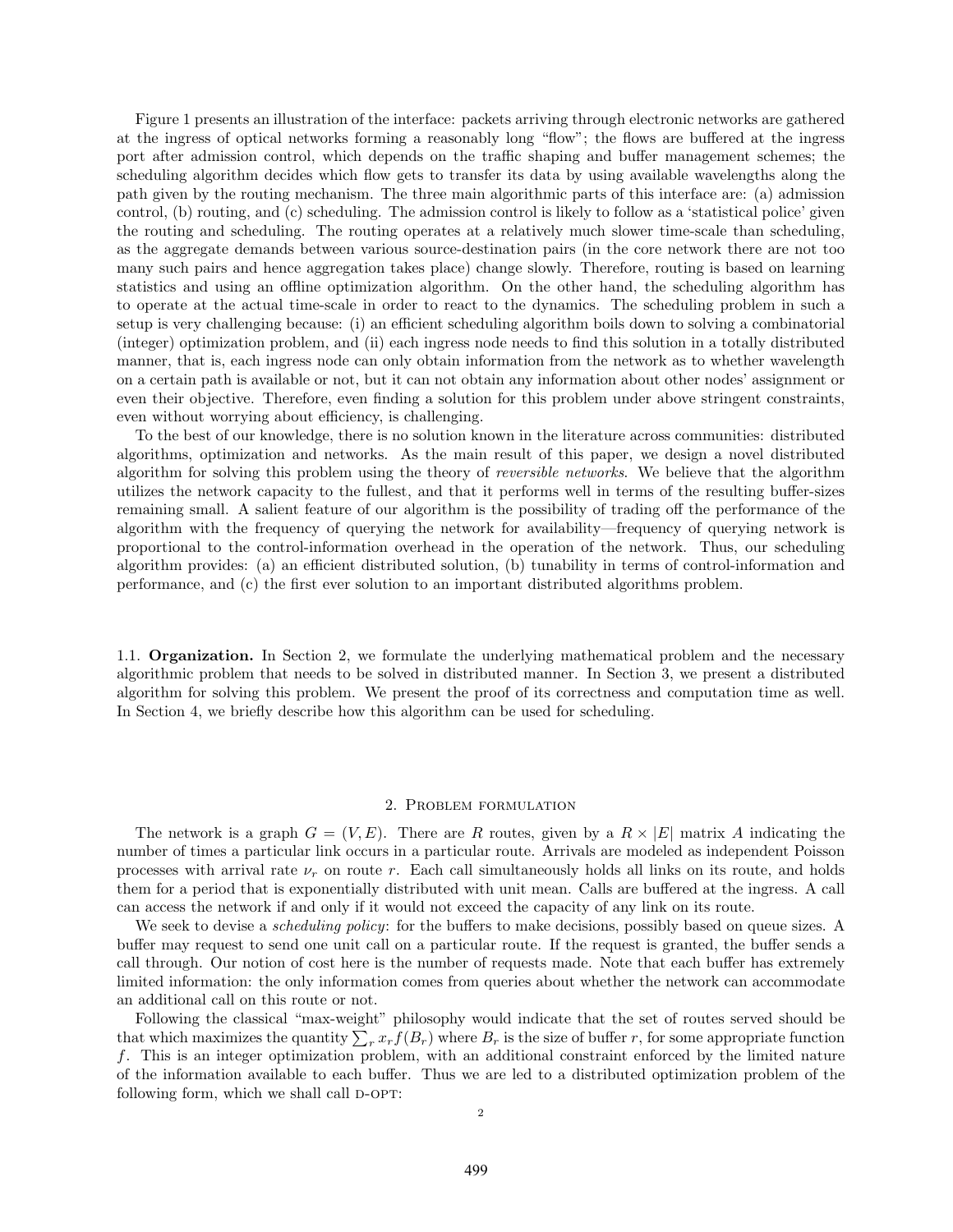D-OPT: Given variables  $(x_1, \ldots, x_R)$ ; associated weights  $(W_1, \ldots, W_R)$ . Find x that solves

 $\max \sum W_r x_r$ 

such that

 $x \in \mathcal{X} = \{x \in \mathbb{N}^R \colon Ax \leq C\}$ 

with the constraint that it must be done in a purely *distributed* way: At any instant, each variable  $x_r$  can only obtain information (from an oracle) as to whether it can itself be increased by 1 or not, but has no other information, such as the values of the other variables.

### 3. Algorithm

3.1. Description. We describe a continuous-time algorithm for D-OPT. In essence, we simulate the network. Each variable  $x_r$  has an independent Poisson clock, whose rate depends on  $W_r$ . Namely, it is  $\exp(NW_i)$ for some large N. Each time the clock ticks, the oracle is asked whether the variable can be increased by 1. If it can, the variable is increased, else nothing happens. The variable is then decreased by 1 after a time that is exponentially distributed with unit mean. (This is analogous to the call entering and leaving the network.) We will prove that if this algorithm is run for a sufficiently long time, the solution to the optimization problem can then be simply read off as the values of the variables at that instant:

**Theorem 1.** Let  $x^*$  be the solution to D-OPT, i.e.,  $x^* \in \arg \max (W^T x)$ . Let  $x(t) = (x_1(t), \ldots, x_r(t))$  be the state of the system at time<sup>1</sup> t. Then, for any t such that  $t > \exp(TN \sum_{r} W_r x_r^*) \log(1/\delta)$ ,

$$
Pr[W^T x(t) \le W^T x^* - \epsilon] \le \delta + \frac{\log |\mathcal{X}|}{N\epsilon}
$$

The above result suggests that by selection of  $N = \log |\mathcal{X}| \delta^{-1} \epsilon^{-1}$ , the algorithm finds solution within  $\epsilon$ additive error of the optimal solution with probability at least  $1 - 2\delta$ . Note that the parameter, N of the algorithm is *independent* of weights W but depends only on the total problem size  $|\mathcal{X}|$ .

3.2. Correctness. We note some properties of the stationary distribution.

**Lemma 1.** Suppose a function T is defined on a set X. For any probability distribution  $\mu$  on X, define  $F(\mu) = E_{\mu}[T(x)] + H(\mu)$ . Then,  $F(\cdot)$  is uniquely maximized by the distribution  $\pi$ , given by

$$
\pi(x) = \frac{1}{Z} \exp(T(x))
$$

where  $Z = \sum_{x \in \mathcal{X}} \exp(T(x))$  is the appropriate constant of proportionality.

*Proof.* For any distribution  $\mu$ ,

$$
F(\mu) = \mathbb{E}_{\mu}[T(x)] + H(\mu) = \sum_{x} \mu(x)T(x) - \sum_{x} \mu(x) \log \mu(x)
$$

$$
= \sum_{x} \mu(x) (\log \pi(x) + \log Z) - \sum_{x} \mu(x) \log \mu(x)
$$

$$
= (\log Z) \sum_{x} \mu(x) + \sum_{x} \mu(x) \log \frac{\pi(x)}{\mu(x)}
$$

$$
\leq \log Z + \log \sum_{x} \mu(x) \frac{\pi(x)}{\mu(x)} = \log Z
$$

where we use the concavity of the log function, with equality holding only when  $\mu = \pi$ .

As a sanity check, note that when  $T(x) = 0$ , Lemma 1 says that the uniform distribution has the maximum entropy among all distributions on  $\mathcal{X}$ .

<sup>&</sup>lt;sup>1</sup>Here, we measure time in terms of number of Poisson clock ticks.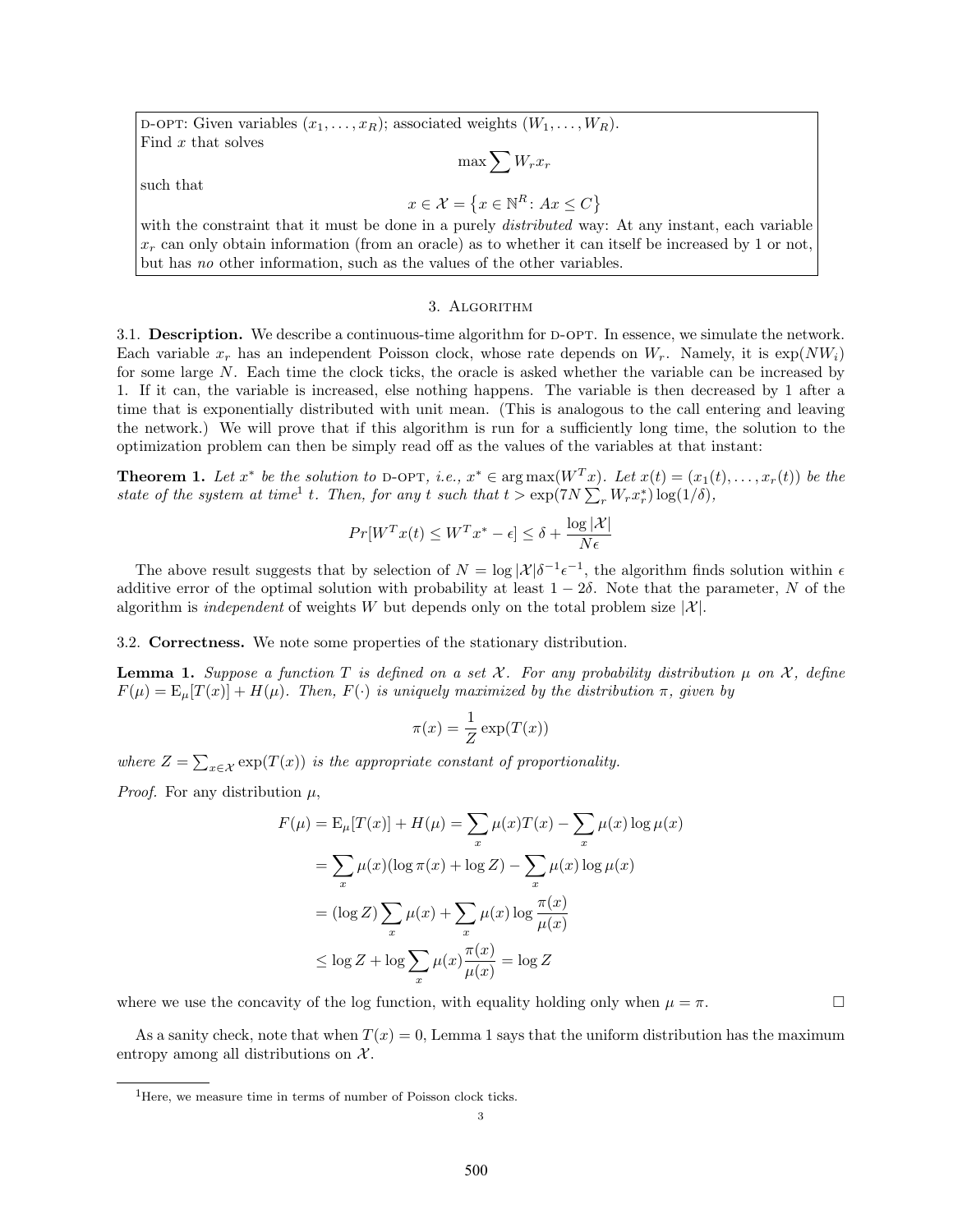**Lemma 2.** Let  $Z = \sum_{x \in \mathcal{X}} \exp(T(x))$  as above. Let f be any function we want to maximize on X. Let  $f(x^*)$ be the maximum possible value of  $f(x)$ , and let  $K_{\epsilon} = \{x \in \mathcal{X} : f(x) \leq f(x^*) - \epsilon\}$ . Let  $\pi_N$  be the distribution given by  $\pi_N(x) \propto \exp(T(x) + Nf(x))$  Then,

$$
\pi_N(K_\epsilon) \leq \frac{\log Z}{\epsilon N}
$$

*Proof.* Let  $\mu^*$  be the distribution that assigns all probability on  $x^*$ , i.e.,

$$
\mu^*(x) = \begin{cases} 1 \text{ if } x = x^* \\ 0 \text{ otherwise} \end{cases}
$$

We know that  $\pi_N$  maximizes  $E_\mu[T(x) + Nf(x)] + H(\mu) = F(\mu) + N E_\mu[f(x)]$ , by lemma 1. Thus,

$$
F(\mu^*) + Nf(x^*) \le F(\pi_N) + N E_{\pi_N}[f(x)] \le F(\pi_N) + N(f(x^*) - \epsilon \pi_N(K_{\epsilon}))
$$
 and hence  

$$
\pi_N(K_{\epsilon}) \le \frac{F(\pi_N) - F(\mu^*)}{\epsilon N} \le \frac{F(\pi)}{\epsilon N}
$$

 $\Box$ 

With these lemmas in hand, we now turn to our algorithm. The evolution of the "state"  $(x_1, x_2, \ldots)$  in our algorithm can be viewed as a Markov process, analogous to that in a loss network whose routes and capacities are given by A and C, so that the feasible states are  $\{x \in \mathbb{N}^R : Ax \leq C\}$ , precisely the feasible set  $X$  for our problem D-OPT. (This is no surprise, as we formulated our problem based on a network of that form.) A loss network has independent Poisson arrival processes along each route, and call holding times are independently and exponentially distributed with unit mean.

From the theory of reversible networks  $([1], [2])$ , we know that such a loss network is a reversible Markov process, with stationary probability of any state x being  $\pi(x) \propto \prod_r \nu_r^{x_r}/x_r!$  where  $\nu_r$  are the arrival rates.

Here, as the arrival (request) rates are  $\nu_r = \exp(NW_r)$ , the process has the stationary distribution

(1) 
$$
\pi_N(x) \propto \prod_r \frac{\exp(NW_r x_r)}{x_r!} = \exp(T(x) + Nf(x))
$$

where  $T(x) = \log(\prod_r \frac{1}{x_r!})$  and  $f(x) = \sum_r W_r x_r$  is precisely the objective function we wish to maximize. Hence from the previous lemma, we can conclude the following:

**Lemma 3.** Let  $K_{\epsilon} = \{x : \sum W_r x_r \leq \sum W_r x_r^* - \epsilon\}$ , and let  $\pi_N$  be the stationary distribution of our algorithm. Then,

$$
\pi_N(K_{\epsilon}) \le \frac{\log |\mathcal{X}|}{\epsilon N}
$$

Proof.  $\exp(T(x)) = \prod_r \frac{1}{x_r!} \le 1$  for every  $x$ , so  $Z = \sum_{x \in \mathcal{X}} \exp(T(x)) \le |\mathcal{X}|$ , and it follows from lemma 2.  $\Box$ 

3.3. Cost of the algorithm. We now give a (very loose) upper bound on the mixing time, and hence on the cost, of the algorithm.

In the Markov process that arises from our algorithm, the stationary probability  $\pi_N(x)$  of a particular state  $x = (x_1, \ldots, x_i, \ldots, x_R)$  is as given in equation 1. It transitions to a state like  $(x_1, \ldots, x_i + 1, \ldots, x_R)$ at a rate proportional to  $\nu_i = \exp(NW_r)$ , and to a state like  $(x_1, \ldots, x_i - 1, \ldots, x_R)$  at a rate proportional to  $x_i$ . Call the transition rate between states x and y as  $q(x, y)$ .

In order to apply known results about reversible discrete-time Markov chains, we look at the "jump chain" of the Markov process. This is a discrete-time Markov chain on the same set of states  $\mathcal{X}$ , with transition probabilities  $p(x, y) = \frac{q(x, y)}{q(x)}$  where  $q(x) = \sum_{y} q(x, y)$ . With these transition probabilities, the Markov chain is reversible, with stationary distribution given by

$$
\pi^{J}(x) = \frac{\pi(x)q(x)}{\sum \pi(x)q(x)}
$$

Thus, for any two states  $x$  and  $y$ ,

$$
Q(x, y) = \pi^{J}(y)p(y, x) = \pi^{J}(x)p(x, y) = \frac{\pi(x)q(x)}{\sum \pi(x)q(x)} \frac{q(x, y)}{q(x)}
$$